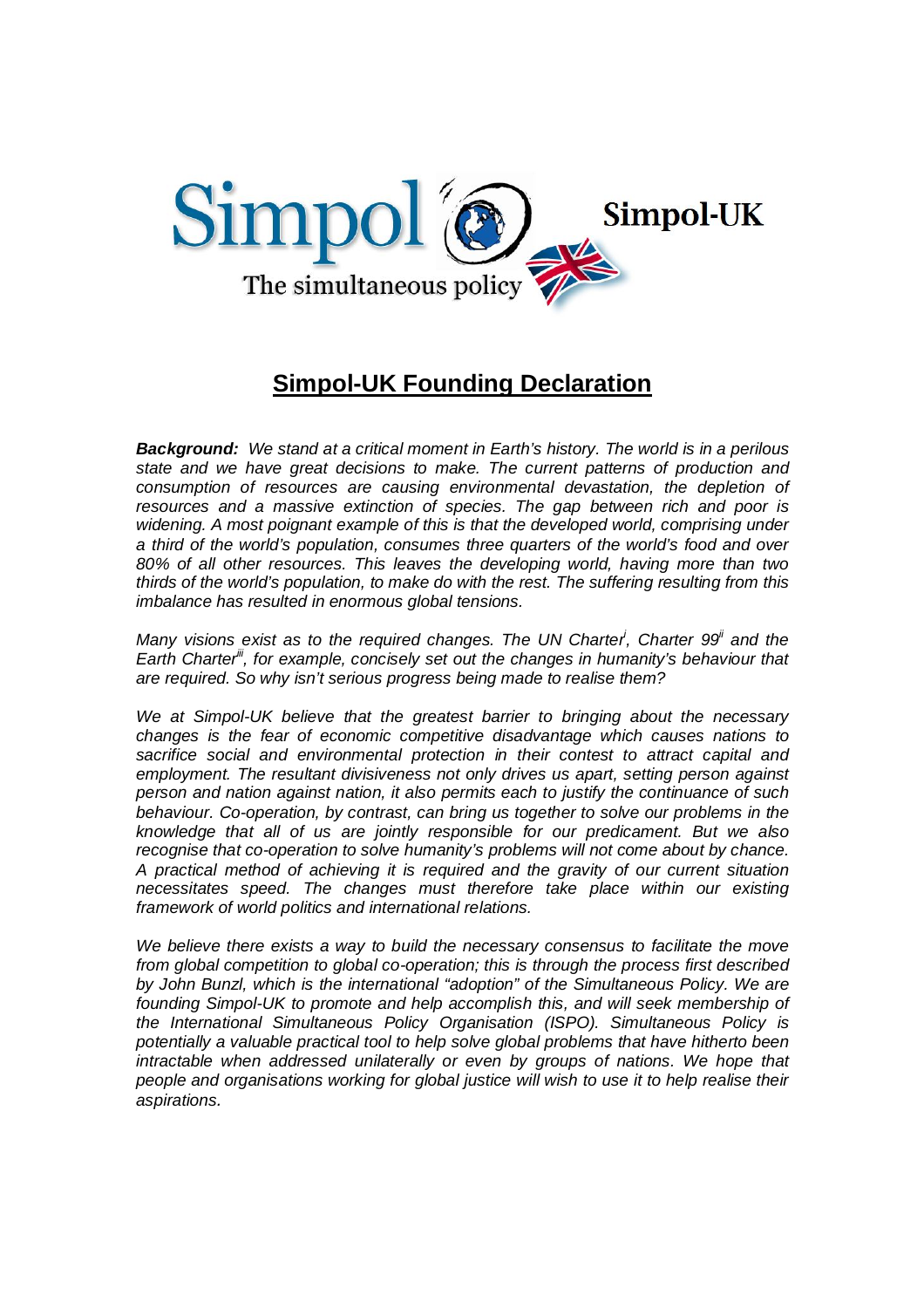## 1. **What is the Simultaneous Policy (Simpol)?iv**

Simpol is both a policy and a process.

It is a policy which is to consist of a range of legislative measures to be implemented by all, or by virtually all nations simultaneously. Its contents will be determined by all adopters, working together co-operatively. The individual policies that make up Simpol will be those that cannot presently be implemented unilaterally by individual governments, or restricted groups of governments, due to destructive global competition.

And it is a process whereby politicians can be led by civil society to implement such policies. It works essentially as follows: By adopting Simpol, individuals pledge to vote in future elections for ANY political party or candidate – within reason - that has pledged to implement Simpol (or, where an individual has a party-political affiliation or preference, their adoption indicates their preference for that party to pledge to implement Simpol). When sufficient numbers have adopted, politicians will be obliged to pledge to implement Simpol in order to be elected. When a party in power or a national government has pledged to implement Simpol, it will be required, with the consent of its citizens, to deliver on that pledge when the governments of every other country (or of a sufficient number of other countries) have also pledged to do so. To be valid, pledges to implement Simpol must be given in a manner specified by ISPO.

Organisations may pledge to support Simpol; this has symbolic meaning only since they cannot vote in national elections.

Adopting Simpol costs nothing and adopters are always free to cancel their adoption.

## 2. **Aim of Simpol-UK**

Our aim is to empower people in the UK to transform the world by bringing about international co-operation, leading to a sustainable global society based on respect for the Earth and life in all its diversity. We will achieve this by promoting the adoption and eventual implementation of Simpol in the UK and by cooperating with other National Simultaneous Policy Organisations via our membership of ISPO.

#### 3. **Purposes**

Our purposes are:

A. To inform individuals and political parties throughout the UK about Simpol and to campaign nationally to encourage individual UK citizens to adopt Simpol, and political parties to pledge to implement Simpol;

*Simpol-UK Founding Declaration* 2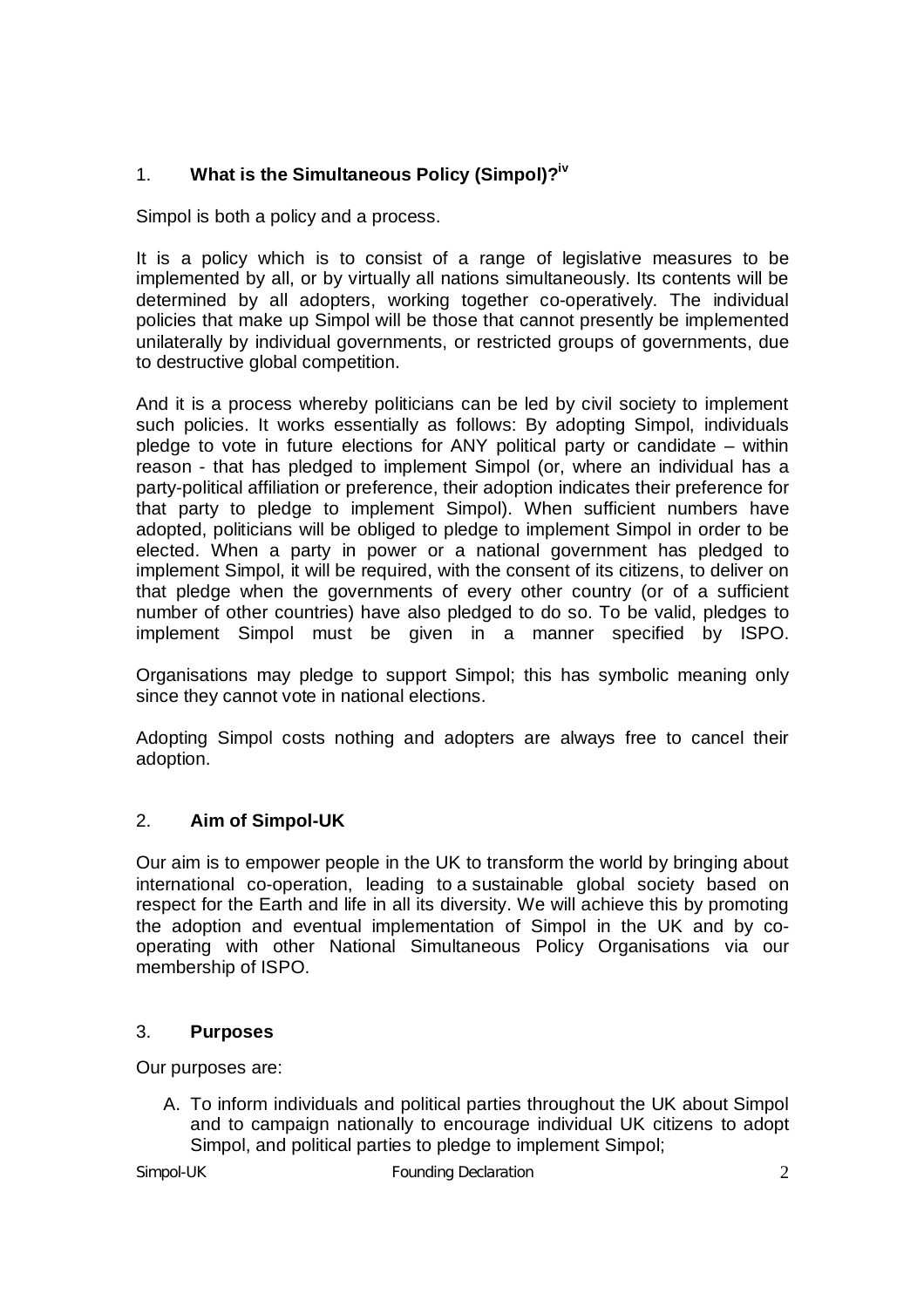- B. To promote and facilitate friendly and active debate among adopting UK citizens about the policy content of Simpol and to receive and develop their views and present them to ISPO's Global Policy Board (or to such other body as ISPO may appoint);
- C. To provide a centre for harmonizing the actions of individuals, political parties and organisations in the UK towards the attainment of these ends;
- D. To work with like-minded UK organisations and to secure their pledge to support Simpol; and
- E. To represent adopting UK citizens in negotiations with ISPO's Global Policy Board regarding the policy content of Simpol (including any special provisions that may apply to individual countries).

#### 4. **Guiding Principles**

The following guiding principles underpin the ethos of Simpol-UK, its philosophy and daily activities:

- **A. Universal Inclusiveness:** We are all imperfect as individuals, as organisations and as nations and we thus strive to recognise, admit and to correct our shortcomings and not to unduly criticise others. By the same token, we also recognise that all of us, as individuals, are implicated to a greater or lesser degree in the destructively competitive spiral our world presently finds itself in and therefore that we all substantially share the same predicament, whatever our present role in today's world may be. Since none can - nor should - be singled out for blame, it is a fundamental guiding principle that any person be permitted to adopt Simpol<sup>v</sup>.
- **B. Non-partisanship:** The organisation shall be a positive grouping of citizens, interpreting the meaning of right human relations, standing for the oneness of humanity and for practical, not merely theoretical, unity.In its stance towards individuals, organisations, political parties, nations or others, the organisation shall take no side, foment no political or religious disturbance and feed no hatreds. Simpol-UK is firmly committed to nonviolence. Simpol-UK and its representatives must, and must be seen to, take decisions free of improper influence from third parties. Neither Simpol-UK nor its representatives are permitted to accept financial support of any kind from any for-profit organisation. To further ensure Simpol-UK's independence, its Trustees must take such additional steps as they consider necessary, including making rules that limit or prohibit sponsorship, donations and other forms of income, and they must ensure representatives of Simpol-UK make proper declarations of interests.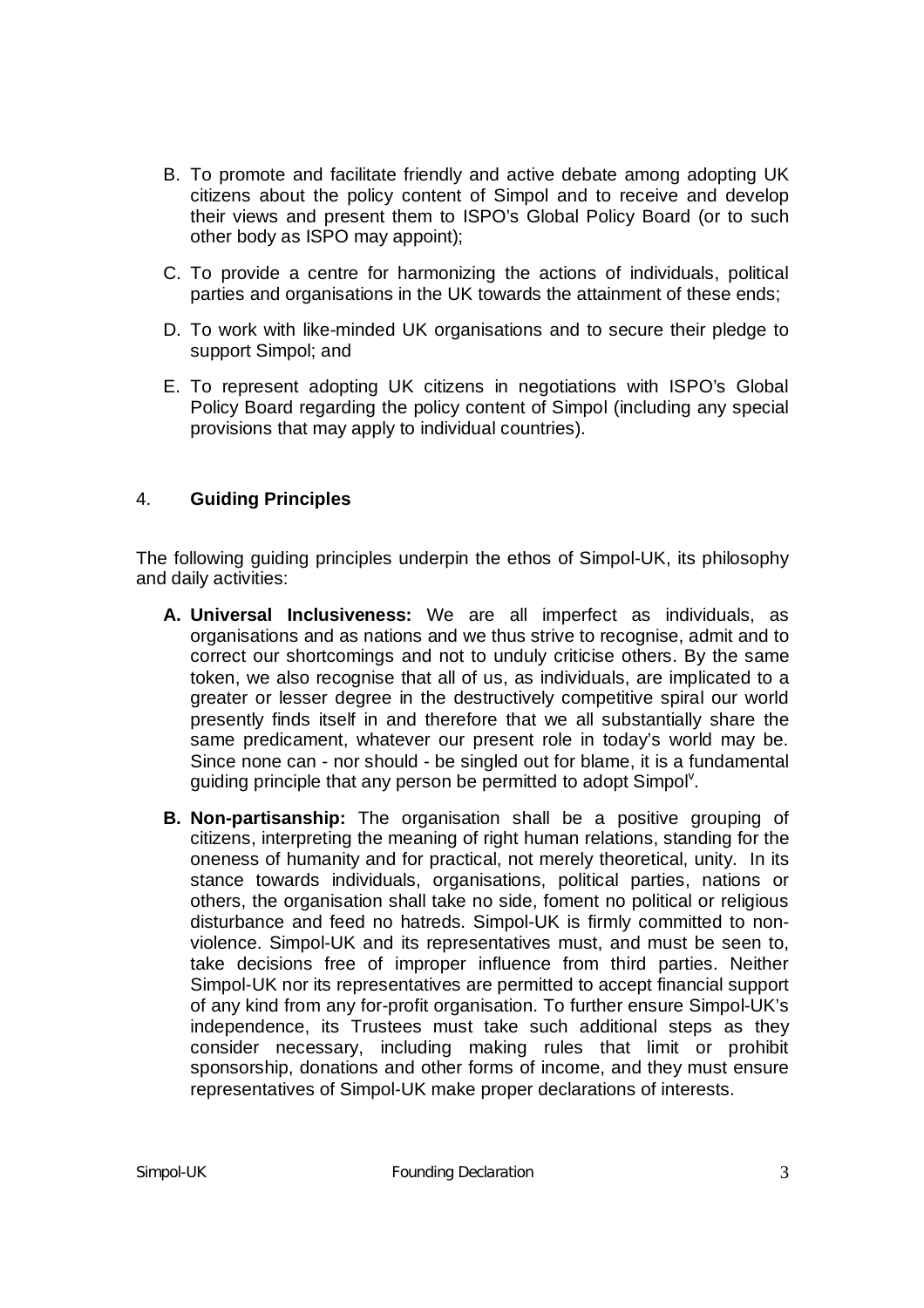- **C. Honesty and Integrity:** We undertake to be honest, open and transparent in all our dealings. When mistakes are made, we will acknowledge them without recrimination.
- **D. Accountability:** The organisation must be accountable. Accountability is a preparedness to explain and justify one's intentions, actions and omissions to members and adopters of Simpol, and the means by which this preparedness is manifested $\check{}}$ .
- E. **Democracy:** All members are of equal potential and have an equal right to participate in the running of the organisation. In all decision-making fora within the organisation, everyone is to be listened to. We will, where practicable and in order of preference, make decisions based on the principle of (a) consensus or, if not practicable, then (b) no objection consent and lastly, (c) by vote. A vote may occur only after proper discussion of the matter at hand has taken place, and is to be taken on the principle of "one member, one vote".
- F. **Unity and Diversity:** We recognise the proper and natural tension between individuality and commonality and will not shrink from confronting divisions and dilemmas positively and generously, striving always to transcend them and so to integrate them in a higher and more harmonious whole. Whether we are dealing with individuals or nations, a fundamental guiding principle is therefore the recognition that the good of each is contained in the good of all. In all our dealings we will thus strive for the 'whole' that unites us while honouring, including and celebrating the uniqueness of each 'part' that makes up the whole.
- G. **Commitment:** In embarking on our stated aim, we, the founding members of Simpol-UK recognise the challenge before us and that it will doubtless confront us with many difficulties and dilemmas. We nevertheless commit ourselves to work together through thick and thin – in the solidarity of human unity – for as long as is necessary for the implementation of Simpol to be achieved.

## 5. **Adoption of Simpol; Membership of Simpol-UK**

- 5.1 Membership of the organisation is open to anyone who has adopted Simpol and who:
	- A) has paid their membership fee (the amount to be set by the Management Board); and
	- B) who lives in the UK or is a UK citizen.
- 5.2 People who fulfil the requirements of 5.1 above and who are ineligible to vote in the UK can be non-voting members or adopters.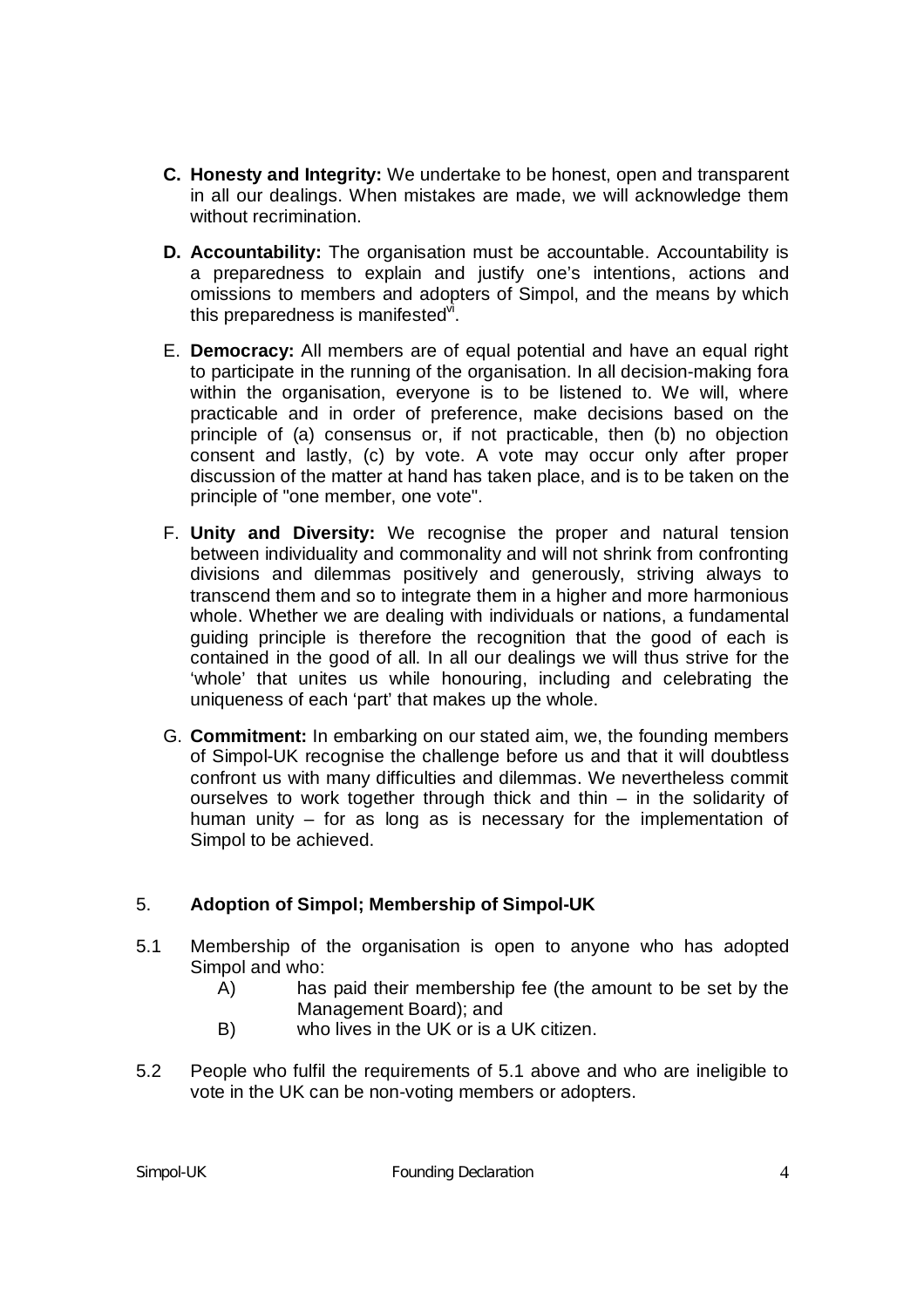5.3 A member who has been deemed to have persistently or seriously violated the Principles contained in the present document may be suspended and ultimately expelled from the organisation by the Board of Trustees upon the recommendation of the Management Board. In such an event there is a right of appeal to the ISPO Board of Trustees.

#### 6. **Organs**

#### 6.1 **Board of Trustees**

- 6.1.1 The Trustees are elected by the Members. Their appointment is for a maximum of three years and they automatically retire by rotation. Retiring Trustees are permitted to offer themselves for re-election.
- 6.1.2 The Board of Trustees is responsible for governance including:
	- A) acting as the guardian and interpreter of this Founding Declaration and other constitutional documents of the organisation (bearing in mind the desirability of remaining consistent with the views of the ISPO Board of Trustees);
	- B) ensuring the organisation has a strategic direction;
	- C) appointing and supervising the Management Board; and
	- D) appointing the Chair of the Policy Committee.
- 6.1.3 Trustees are unpaid, although they may receive reimbursement for expenses. Trustees are permitted to serve on the Management Board.
- 6.1.4 There is to be a minimum of three trustees and a maximum of eleven.
- 6.1.5 The Chair is to be chosen by Board members from among their number.
- 6.1.6 The Board of Trustees must meet at least four times per year.

#### 6.2 **Management Board**

- 6.2.1 The Management Board is elected by the Board of Trustees.
- 6.2.2 The Management Board is responsible for day-to-day operations, implementing the strategy decided by the Trustees; lobbying; managing relations with other organisations; fund-raising and campaigning. Managers may be paid, as well as being reimbursed for expenses.